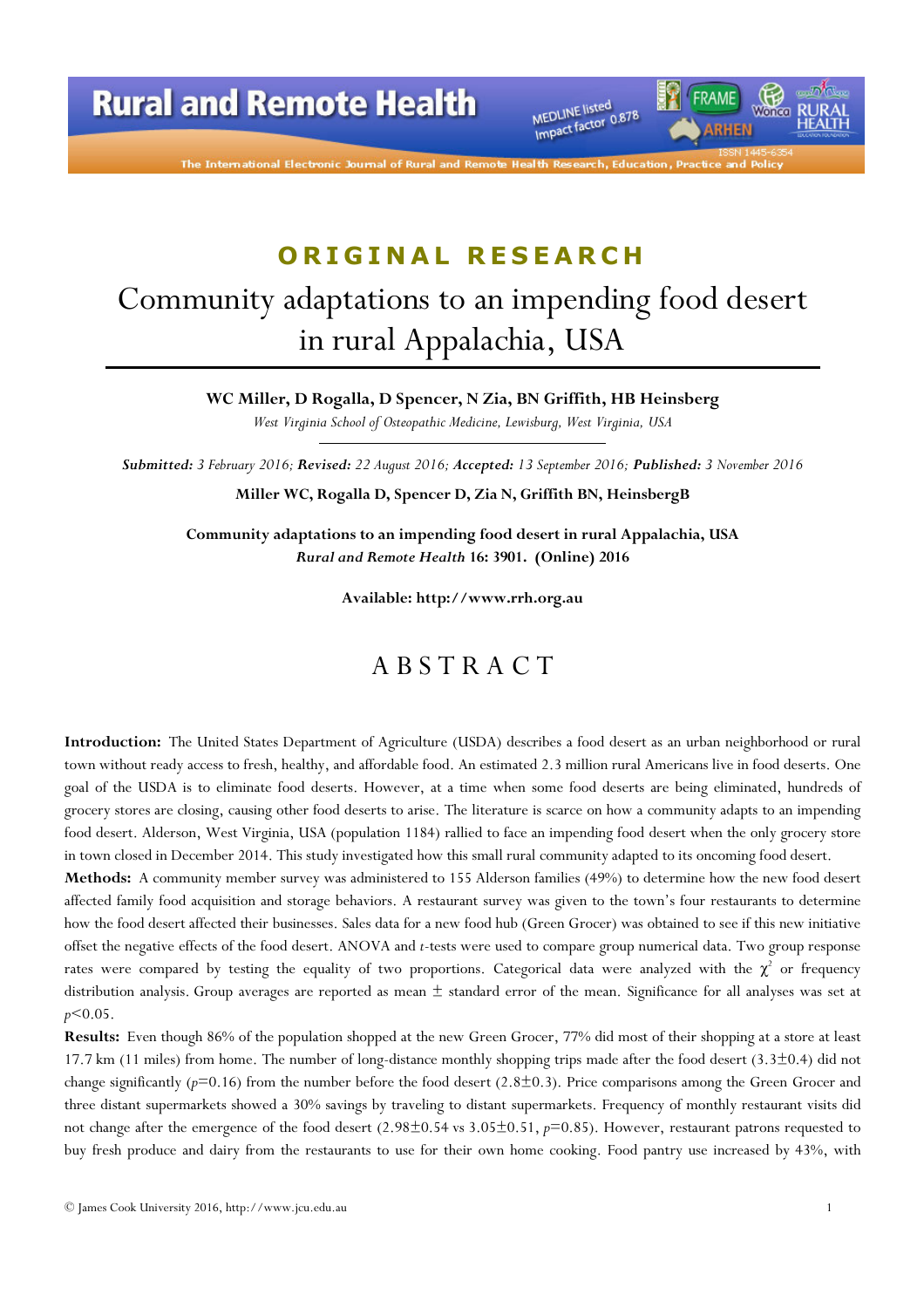The International Electronic Journal of Rural and Remote Health Research, Education Practice and Policy

community members requesting more fresh produce, meat, and dairy. The food desert triggered a 21% increase in home gardening and an 11% increase in home food preservation.

Conclusions: Opening a Green Grocer offset only some of the effects of the food desert, because community members use it as a convenience store to purchase fresh produce and dairy products that families may lack before their next long-distance trip to a supermarket. Alderson's low-income residents now rely more heavily on food pantry assistance, while a small number of other residents have started gardening and food preservation. The first factor governing food acquisition behavior in rural Appalachia is food pricing, with the proximity of food access coming in second. How to overcome these two major barriers to food security in the midst of current economics and marketing remains to be answered.

Key words: food access, food availability, food desert, food habits, food insecurity, food security, food shopping, food sources, food supply, rural Appalachia, USA.

#### Introduction

The United States Department of Agriculture (USDA) describes a food desert as an urban neighborhood or rural town without ready access to fresh, healthy, and affordable food<sup>1</sup>. Food deserts are further defined by meeting at least one of two criteria: (1) low-access communities where at least 500 persons and/or at least 33% of the census tract's population live more than 1.6 km (1.0 mile) from a supermarket or large grocery store in urban tracts, or 16 km (10 miles) in rural tracts; and (2) low-income communities with a poverty rate of 20% or greater, or a median family income at or below 80% of the area median family income<sup>1</sup>. Instead of supermarkets and grocery stores, these food desert communities may have no food access or are served only by fast food restaurants and convenience stores that offer few healthy, affordable food options<sup>1</sup>.

Living in a food desert brings upon its residents a unique set of health-related challenges. Limited access to healthy food and the food insecurity caused by food deserts are significant contributors to obesity and chronic disease<sup>1-5</sup>. Travel distance to a grocery store is associated with higher rates of obesity in children and adults<sup>3,6</sup>. Ghosh-Dastidar and colleagues predicted that for every 1.6 km (1.0 mile) traveled to purchase food the odds of being obese increase by  $5.0\%$ <sup>3</sup>. The prevailing logic also says that if you cannot buy healthy food, you cannot remain healthy. Food insecurity causes people to

experience hunger, reduced food intake, disruption of eating patterns, and poor health<sup>2,5</sup>. Most of these health-related problems associated with food deserts are thought to be a result of poor diet quality<sup>5-8</sup>. People who live in food deserts spend less money on fresh fruits and vegetables and more money on poor quality food items<sup>6,8,9</sup>.

An estimated 2.3 million rural Americans live in food deserts<sup>1</sup>. With this reality, the goal is to eliminate food deserts in the USA<sup>1</sup>. Consequently, the USDA, Department of the Treasury, and Department of Health and Human Services have given priority funding to projects and interventions that establish healthy food outlets and distribution centers in identified food deserts<sup>1</sup>. Some examples of general project categories supported by this initiative include farmers' markets, direct-to-consumer marketing of food, food value chains, food hubs, wholesale markets, and local food directories to help people find locally grown and raised healthy food<sup>1</sup>. The USDA provides some 'success stories' or anecdotal evidence that food deserts are being eliminated, but the USDA does not provide any data about the number of food deserts that have been eliminated or the number of Americans who are no longer living in a food desert environment<sup>1</sup>.

At a point when it seems like food deserts are being eliminated, hundreds of grocery stores are closing across the USA. At least 291 US grocery stores closed during the year 2015. The most common reason for closure was weak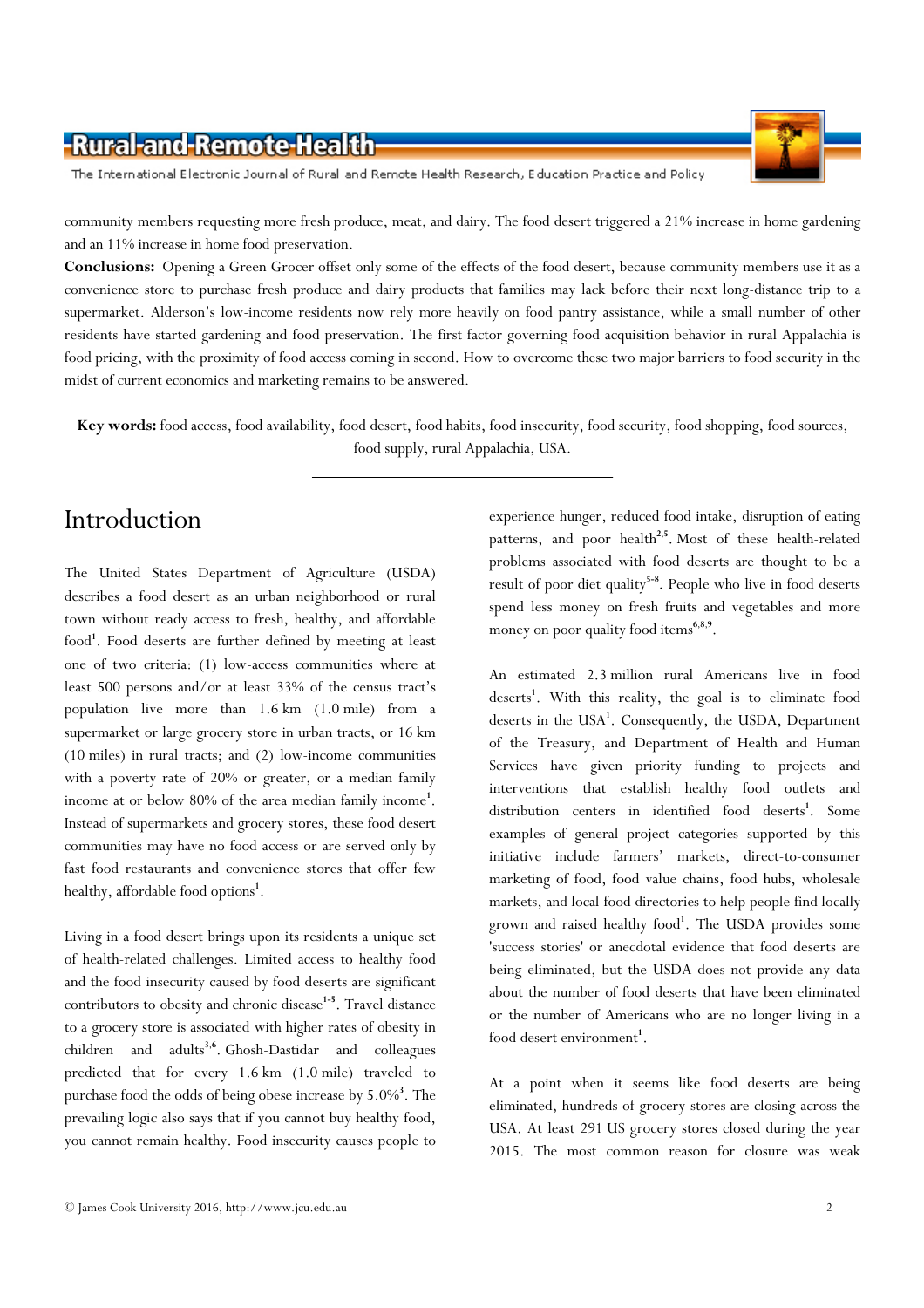The International Electronic Journal of Rural and Remote Health Research, Education Practice and Policy

economic performance or bankruptcy<sup>10</sup>. The closure of so many grocery stores must certainly cause rise to more food deserts, particularly in rural communities where there were previously no competitive food markets.

It appears that much of the effort of the USDA to eliminate food deserts is offset by the current reality of food marketing economics. Amidst this back-and-forth of food availability, it would be important to know the net effect of the opposing forces for food availability on American food deserts. Even if the net effect is that the total number of food deserts is being reduced, it would be important to know how communities adapt to an emerging food desert, where previously there was none.

There is a void in both the scientific literature and the popular press on how a community could adapt to an impending or foreseeable food desert. The available literature focuses solely on how food desert communities currently survive their existing food insecurity, how food desert communities have eliminated their local food desert, or on descriptive and intervention studies on food desert community member shopping and dietary behaviors.

If a rural community is facing a forthcoming food desert, due to a grocery store closure(s) and/or an economic downturn that increases the community's poverty level, how does the community adapt? The answer to this question, whether the community adaptations produced negative or positive outcomes, would be meaningful. The answer would help other communities facing a similar situation as well as provide insight that may help the USDA in its struggle with food deserts. The purpose of this study was to investigate how a small rural community in the southeastern USA adapted to an impending food desert – proactive adaptations and reactive adaptations. This is particularly important because rural Appalachian food deserts have some of the highest rates of cardiovascular disease and mortality in the USA<sup>4</sup>, and it is well known that poor nutrition is a risk factor for cardiovascular  $disease<sup>11</sup>$ .

#### Research setting and significance

Alderson is a small rural town in the south-eastern part of the state of West Virginia, which sits in the center of the Appalachian region of the USA. Appalachia is a region that follows the spine of the Appalachian Mountains, from southern New York State in the north-eastern USA to the northern part of the state of Mississippi in the southern USA. Appalachia includes the entire state of West Virginia and parts of 12 other states<sup>12</sup>. The Appalachian economy depends upon mining, forestry, agriculture, chemical industries, and heavy industry, with limited manufacturing and service industries. Appalachia is a region of widespread economic contrasts, with 17% of Appalachia living in poverty<sup>12</sup>.

The Appalachian town of Alderson, West Virginia, has 1184 persons who make up  $315$  family units<sup>13,14</sup>. Alderson West Virginia's population is made up of 91% Caucasians, 5% African Americans, 3% Hispanics or Latinos, and 1% other. The town is unique in that it sits on the Greenbrier River, with half of the city on the Greenbrier County side of the river and half on the Monroe County side. Nonetheless, the city is unified and run by one city government $^{13,14}$ .

Alderson recently became a food desert, by all definitions, when its only grocery store closed its doors on 31 December 2014. The closest grocery store for Alderson residents is now 17.7 km (11 miles) away. The closing of the grocery store left Alderson residents served by four fast food restaurants and two convenience stores. In addition, the poverty rate in Alderson had just reached 22.9%, with 52% of its children living in poverty<sup>13,14</sup>. This rate of poverty is much higher than the national poverty rate of  $14.8\%$ <sup>15</sup>. Part of the rise in Alderson's poverty is the lack of economic development and the failure of income levels to rise, causing a relative drop in per capita income of 16% over a 3-year period<sup>8</sup>. All of these changes, with the final one being the closing of Alderson's only full-service grocery store, left Alderson unquestionably in a food desert. Alderson is now on the USDA list of food  $deserts<sup>16</sup>.$ 

News in October 2014 of the impending grocery store closure alerted the community members that Alderson would soon become a food desert. Alderson community members rallied together to proactively face this impending food desert. Community members organized themselves by

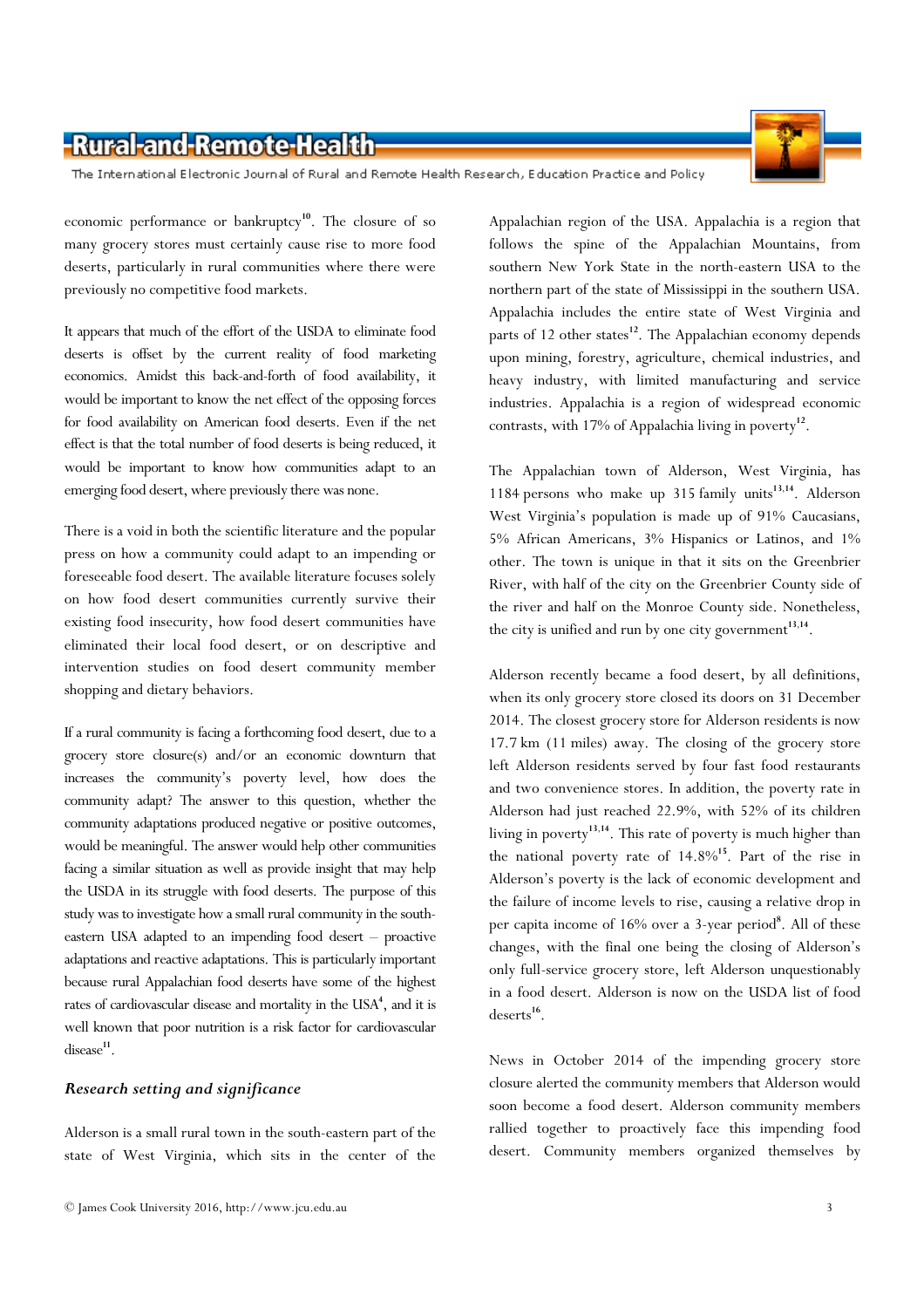

The International Electronic Journal of Rural and Remote Health Research, Education Practice and Policy

creating a food hub, a business or organization that actively manages the collection, distribution, and marketing of food products. These food products are generally produced locally, and their distribution and sale in local markets benefits local businesses as well as individual community members. The Alderson Community Food Hub includes the Alderson Community Market, a community garden, and the Alderson Green Grocer. The Alderson Community Market is the local name for what others usually refer to as a farmers' market. The Alderson community garden is a tract of land, within the city limits, where any community member can rent a plot of land to grow a garden. The Alderson Green Grocer is a small grocery cooperative that was initiated as the Alderson community became a new food desert. The new Green Grocer has a store front where residents can make food purchases.

The purpose of this study was to learn how the Alderson Food Hub responded to the creation of the new food desert, when the town's only grocery store closed. Because the Alderson Community Market and garden already existed prior to the closing of the grocery store, this study was able to monitor how the community market and garden were affected by the grocery store closure. The Green Grocer opened its doors on 1 April 2015, 3 months after the fullservice grocery store closing. The sales activities of the Green Grocer were monitored for 3 months to see which food desert needs were being met or unmet by this food hub cooperative.

It is beyond the scope of this article and out of context with this research project to present all the legal work and organizational issues that had to be overcome in order to make the Alderson Food Hub functional. This study is focused on two aspects of response to the impending food desert – community member behaviors and business activities. The research agenda was categorized into survey activities regarding individual community member food shopping behaviors before and after the food desert; restaurant activities before and after the food desert, community market response to the food desert, and the Green Grocer sales activities within the food desert.

#### **Procedures**

The Center for Rural and Community Health (CRCH) at the West Virginia School of Osteopathic Medicine was contacted by the president of the Alderson Community Food Hub about the impending food desert and opening of the Alderson Green Grocer. This led to the development of a communitybased participatory research effort. Members of the CRCH research team met with the president and other members of the Alderson Community Food Hub Board of Directors various times to organize the study. (Details of the community meetings are irrelevant to the focus of this article.) An open-forum meeting was also held for any lay member of the community to attend. The study was designed so that all of the community stakeholders would be surveyed about their behaviors and business activities related to the emerging food desert. Details for each facet of survey and data collection follow.

#### Data collection

Community member survey: A 17-item survey was designed to investigate individual community member food acquisition behaviors before and after the emergence of the food desert. The survey contained questions relevant to participant demographics, use of the national Supplemental Nutrition Assistance Program (SNAP), use of the Women, Infants, and Children (WIC) program, shopping at the new Alderson Green Grocer, local restaurant use, gardening, and reliance on the Alderson Food Pantry. (Food pantries are non-profit charitable organizations that store and distribute food locally to people who, without their help, would experience hunger and/or malnutrition. Food pantries distribute food freely or at a nominal cost to low-income residents and often the homeless. Many food pantries in the USA are run by faith-based organizations.) The Alderson Food Pantry is run by the Alderson Ministerial Association, represented by six Christian religious denominations.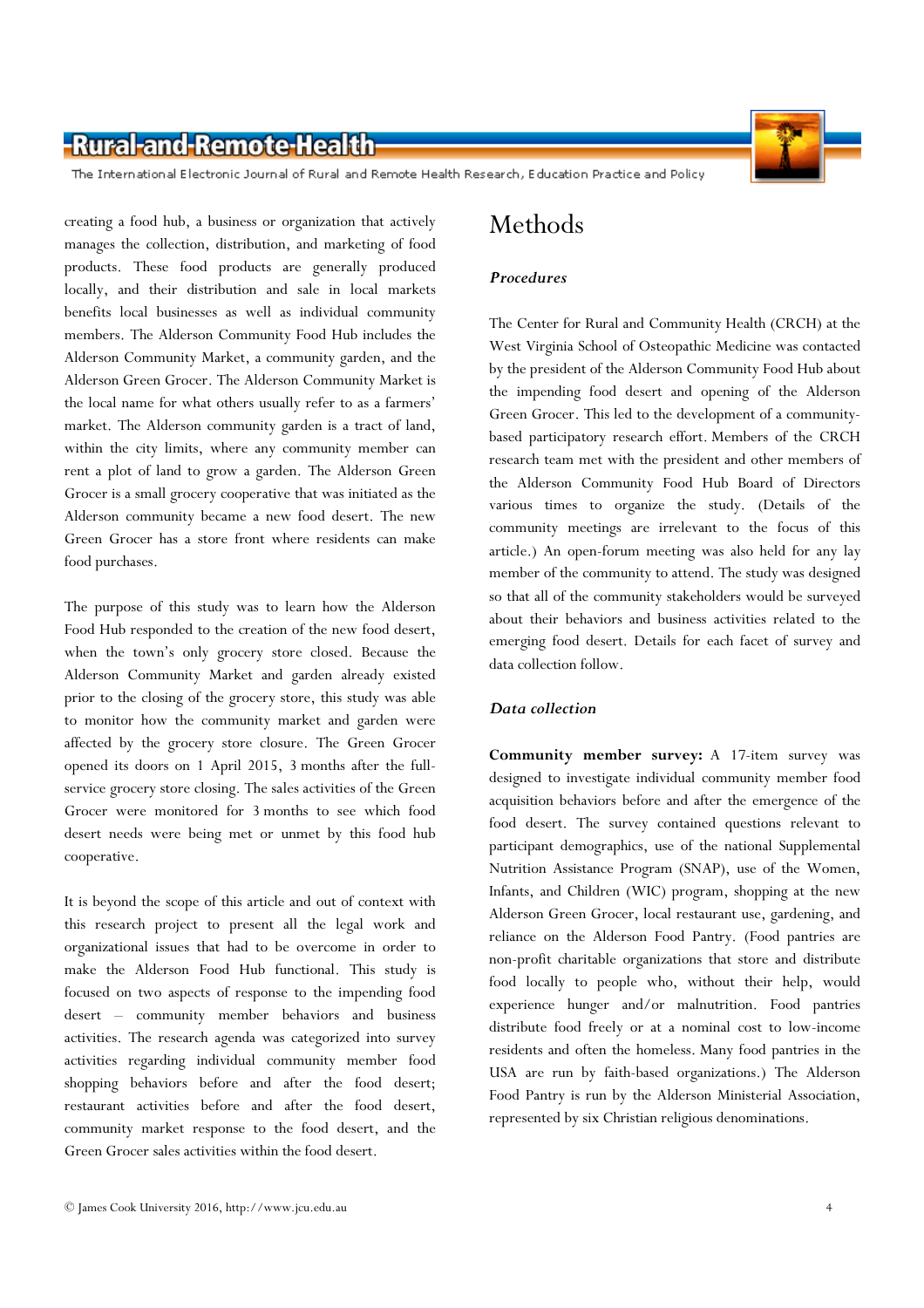The International Electronic Journal of Rural and Remote Health Research, Education Practice and Policy

The community member survey was delivered to community members through several mechanisms. Four members of the research team went door-to-door one Saturday to gather community survey data. Surveys were placed in businesses most frequented by Alderson community members. These included the Alderson pharmacy, the family restaurant, the community market, the food pantry, and the newly established Green Grocer. One adult family member completed the survey for their respective family unit. The survey was administered 2–3 months after the opening of the Food Hub's Green Grocer. The survey was also administered to local church congregations.

Food price comparison: When the full-service grocery store in Alderson closed, the nearest grocery store was 17.7 km (11 miles) distant. One of the study questions was to determine how competitive the new Green Grocer was compared to large grocery stores in the nearest neighboring city. The research team constructed a list of 27 commonly purchased food items (eg milk, eggs, bread, lettuce, cheese, ground beef) and manually performed a price comparison among the new Alderson Green Grocer, the nearest large national supermarket chain store, a discount grocery warehouse, and an independent grocery chain store. The independent grocery store chosen is part of the Independent Grocers Alliance. The large national supermarket was selected because it is the nearest grocery superstore to Alderson. The discount food warehouse was chosen because it was the closest discount grocery warehouse. The independent grocery store was selected because it is part of the same independent grocery store chain as the store that closed in Alderson. The selection of the independent grocery store allowed the research team to determine how competitive pricing between the Green Grocer and the Alderson independent grocer would be if the Alderson independent grocer had not closed. The large national supermarket, discount warehouse, and independent grocer are all within 2.4 km (1.5 miles) of each other.

In addition, price comparisons were made to include the cost of gas/petrol for travel to the grocery stores. Estimates were calculated in US dollars at the cost when the survey was taken

(US\$0.63 per liter or US\$2.40 per gallon). The rate of 8.5 km per liter (20 miles per gallon) was used, because this is the rate of the average American pick-up truck and sport utility vehicle, the most popular two vehicles in Alderson. The distance of a radius of 4.8 km (3.0 miles) was used to include the distance Alderson residents would travel to the Green Grocer.

Green Grocer survey: Data for the new Green Grocer were obtained through a survey that was completed by the store manager and through procurement of sales receipts that were provided by the store manager (cash register receipts). The main data obtained from the Green Grocer were daily customer count, average amount spent per purchase, bestselling items, worst-selling items, requested items, and percentage of sale items obtained from local producers.

Restaurant survey: Alderson has four fast food restaurants: a family restaurant, a sandwich shop, a smokehouse bar and grill, and a fast food restaurant. An eight-item survey was designed to determine the food acquisition and customer sales for the restaurants. The survey determined how much of the restaurant food was supplied from local producers, and if this changed with the closing of the grocery store. The survey also determined if customer food sales changed with the grocery store closure, and if customers requested healthier foods due to the grocery store closing.

Community garden: The Greenbrier Catholic Church and Federal Emergency Management Agency provide community garden plots, at two city locations, for any community member. Each garden plot is 3 m by 3 m (10 ft by 10 ft) in size and costs US\$10 per year. The research team surveyed how many community garden plots and home garden plots were planted before and after the closure of the Alderson grocery store.

Community market: The Alderson Community Market is made up of various vendors who sell their wares every Saturday morning from 8.30 am until 12.30 pm at the market square in the town center. Approximately 12 vendors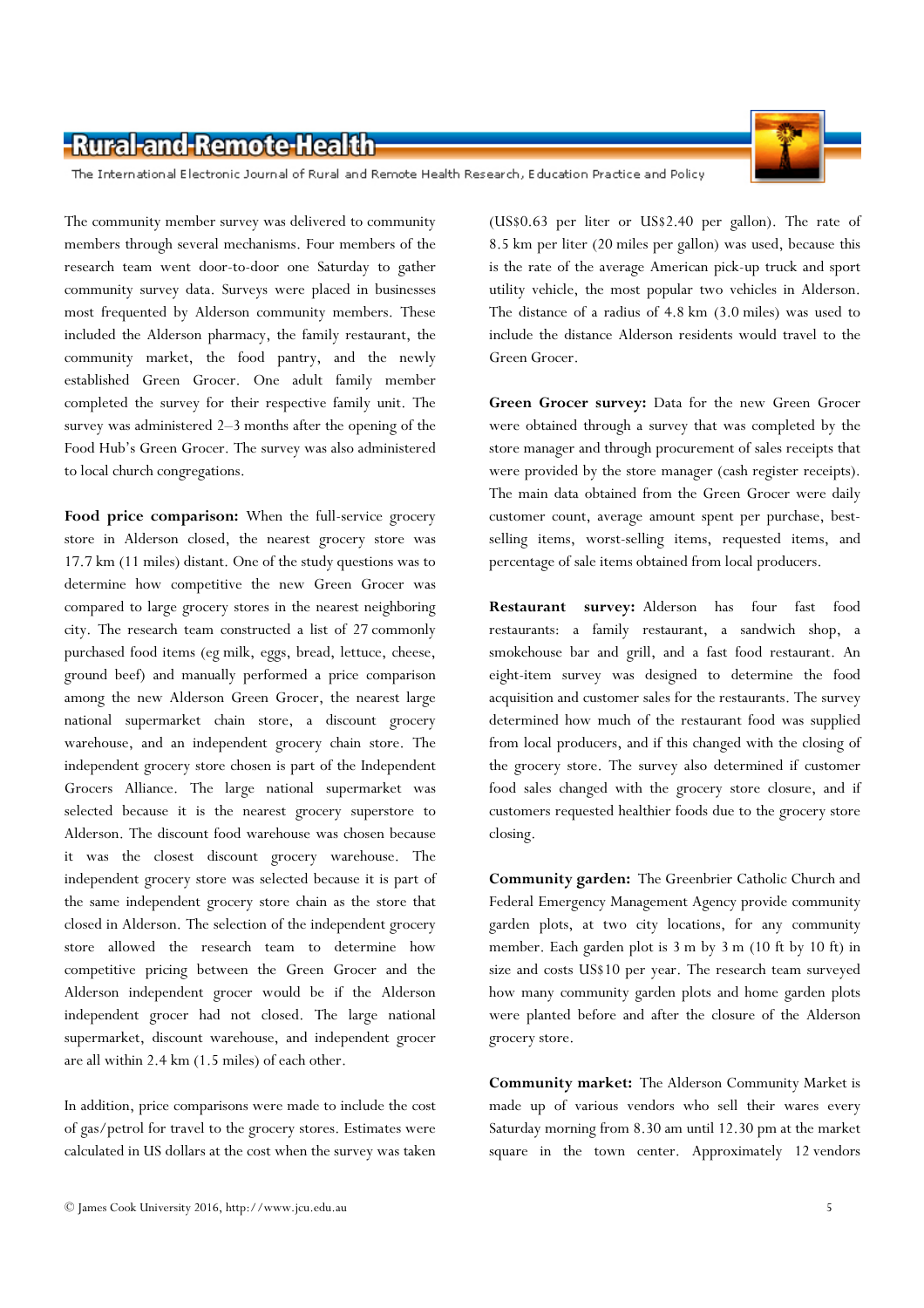The International Electronic Journal of Rural and Remote Health Research, Education Practice and Policy

participate each week, but not every vendor participates during any given week. Some vendors are farmers and some are craft persons. The market runs from May through October. An extension of the community market is the mobile food unit. The mobile food unit distributes locally produced food on a monthly basis to Alderson Manor, which is a community housing project for the elderly and the economically disadvantaged. The community member survey, previously described, questioned community members about use of the community market. One researcher traveled with the mobile food unit during the months of July and August 2015, to record its food distribution activities.

#### Data analysis

All data were compiled into spreadsheet format and analyzed using the Systat v13.1 statistical software program (Systat Software, Inc.; http://www.systatsoftware.com). Demographic and descriptive data were compiled and analyzed using basic statistics (means, median, range, standard error of the mean, percentages, and ratios). Group comparisons for numerical data were conducted using an independent t-test for separate group comparisons and a dependent t-test for within-group pre- and post-comparisons. An analysis of variance (ANOVA) was used for multiple group mean comparisons. Group-by-group comparisons for response rates or ratios were made by testing the equality of two proportions test. Categorical data were analyzed by the use of the  $\chi^2$  test, the equality of two proportions test, or frequency distribution analysis. Group averages are reported as mean ± standard error of the mean (SEM). Significance for all analyses was set at the  $p<0.05$  level.

#### Ethics approval

The study protocol was submitted to the West Virginia School of Osteopathic Medicine Institutional Review Board for research involving human subjects (approval number WVSOM IRB #2015-7). The study met the 45 CFR 46.101 (b) (2) research involving the use of educational tests (cognitive, diagnostic, aptitude, achievement), survey

procedures, interview procedures or observation of public behavior criteria for Exempt status.

### Results

There are 315 families residing in Alderson. The community member survey was completed by 155 of these families. According to sample size calculations, this family response rate of 49% was a large enough sample size to accurately represent the Alderson family population<sup>17</sup>. Accordingly, a 5% margin of error was calculated for the community survey response 17 .

One adult  $(≥18 \text{ years})$  answered the community member survey for his/her respective family. The responders were 30% men ( $n=46$ ) and 70% women ( $n=109$ ). The average age of the community member survey respondent was  $56.7\pm2.2$  years for men and  $52.5\pm1.8$  years for women (mean±SEM). There was no significant difference in age between the men and women respondents  $(p=0.17)$ . Of the respondents,  $25\%$  ( $n=39$ ) were using SNAP, and only  $4\%$  $(n=6)$  were using the WIC program.

Almost all of the respondents (97%,  $n=150$ ) were aware of the new Food Hub Green Grocer, and  $91\%$   $(n=141)$  had shopped at the Green Grocer. Table 1 shows the sample population's frequency of shopping at the Green Grocer. Even though a majority of the sample population regularly shopped at the Alderson Green Grocer,  $77\%$   $(n=120)$  of them did most of their grocery shopping at a store more than 17.7 km (11 miles) from Alderson. The number of longdistance grocery shopping trips families made after the food desert  $(3.3\pm0.4)$  trips per month) did not change significantly  $(p=0.16)$  from the number that were made before the food desert  $(2.8\pm0.3)$  trips per month).

The price comparisons for the 27 food items at the four grocery stores are shown in Table 2. The estimated cost savings to travel to the nearest grocery store outside of Alderson to buy these 27 common food items would be US\$18.77. The costs of the 27 food items at the Green

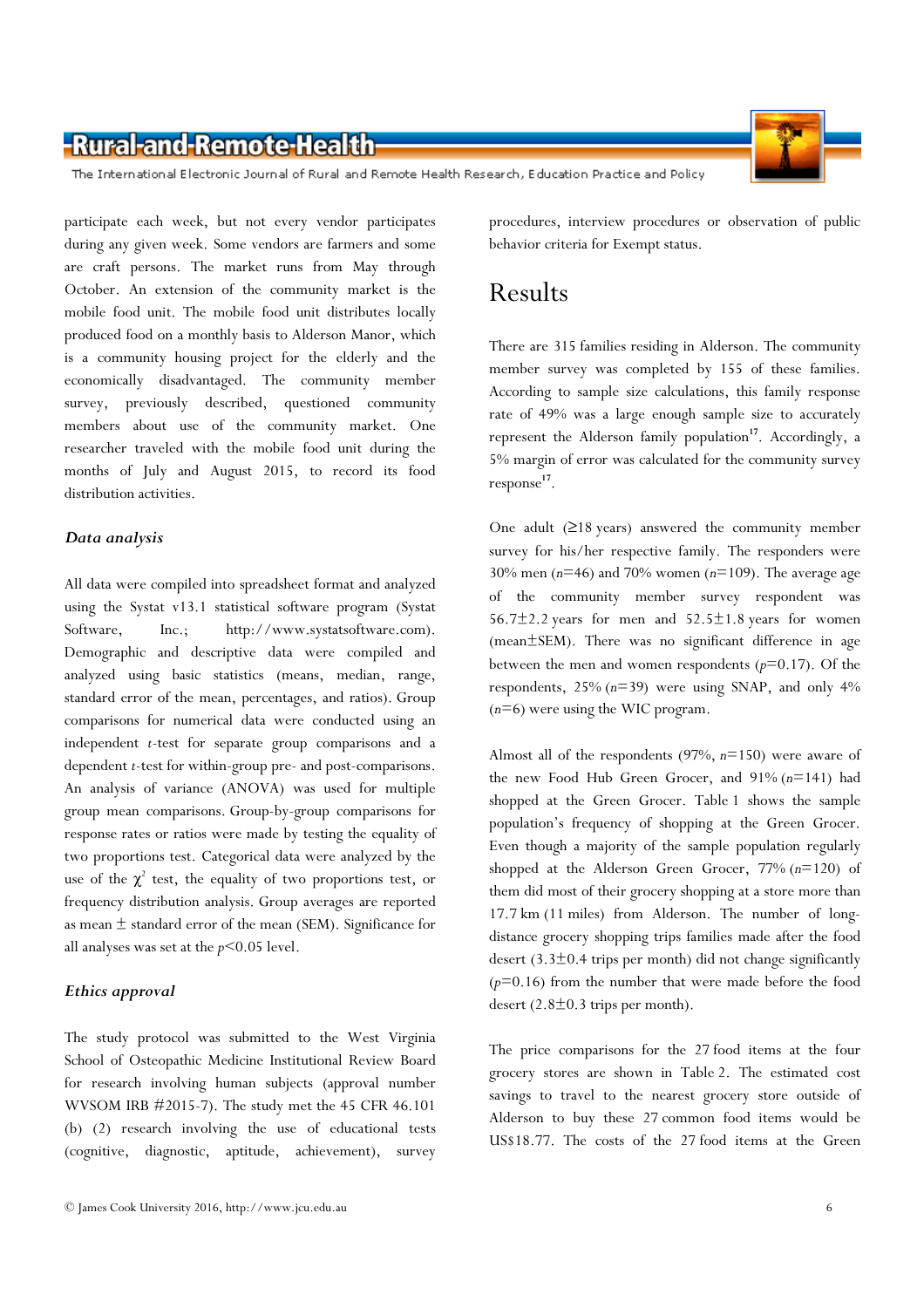The International Electronic Journal of Rural and Remote Health Research, Education Practice and Policy

Grocer would be US\$5.42 more than they would have been if the Alderson grocery store had not closed.

The Green Grocer is open for business from 10.30 am until 7.00 pm Monday through Saturday. The store hours for the discount warehouse and independent grocer are 8.00 am to 10.00 pm, while the national supermarket store is open 24 hours each day. These three stores are all open 7 days a week. The Green Grocer survey revealed that the store has an average of 97 customers a day, and that the average transaction amounts to US\$13.03. The top selling items at the Green Grocer are tomatoes, eggs, bananas, watermelon, and ground beef. The Green Grocer is not a fullservice grocery store. The following items were frequently requested by customers: toilet paper, bottled water, aluminum foil, and plastic ware. Stocked items at the Green Grocer that did not sell were baby food and breakfast cereal. Between 18% and 32% of the Green Grocer products were supplied by local producers.

When community members who shopped at the Green Grocer monthly or less were asked why they do not shop there more often,  $44\%$  ( $n=21$ ) said the store had limited items, and  $36\%$  ( $n=17$ ) said the store was too expensive. The remaining 20% reported various other reasons.

The community survey also revealed that the emergence of the food desert did not change the frequency of customer visits to the four local restaurants in Alderson  $(p=0.85)$ . Families frequented local restaurants at the rate of 2.98±0.54 times a month before the food desert and 3.05±0.51 times a month after the food desert. Table 3 shows the distribution of favoritism for restaurant business shared by the local restaurants.

Restaurant managers reported that the emergence of the food desert did not significantly affect their business. The new food desert did not affect restaurant menu prices, customer patronage, food costs from wholesale suppliers, or volume of sales. However, the Smokehouse restaurant reported that the closed Alderson grocery store had previously supplied them with hot dogs and buns, which now had to be purchased from another supplier. The family restaurant, the Smokehouse, and the sandwich shop reported that during the time between the

closure of the Alderson grocery store and the opening of the Green Grocer, customers frequently requested non-menu items for use in home meal preparation. The requested items were eggs, milk, tomatoes, onions, peppers, potatoes, and fruit. There were no significant changes in restaurant visits for those who were on the SNAP or WIC program (data not shown).

The Alderson Food Pantry was used by  $44\%$  ( $n=68$ ) of the community members surveyed. Of those that used the food pantry,  $43\%$  ( $n=29$ ) said they rely on the food pantry more now than they did when the Alderson grocery store was in business. Several community members reported getting food items from the food pantry that they would have otherwise purchased from the Alderson grocery store before it closed. Eighteen percent  $(n=12)$  of food pantry users said they now rely on the food pantry for fruits, vegetables, and meats. Fifteen percent  $(n=10)$  said they now rely on the food pantry for dairy products, while  $13\%$   $(n=9)$  say they now rely on the food pantry for canned or bottled food.

Home food production and storage was also recorded in the community member survey. Table 4 shows how home food production and preservation changed due to the emergence of the food desert. Although 12 families began gardening and 5 families began preserving food after the food desert, the change in proportions for these variables was not statistically significant ( $p=0.16$ ,  $p=0.54$  respectively). Nonetheless, the practical significance is that 17 families changed their food acquisition and storage practices due to the food desert.

Sales at the community market or the number of vendors at the community market did not change due to the food desert. A new mobile food unit distributed food from community market vendors to 13 families in the Alderson Manor. Cost of fresh produce distribution was US\$36 per week for a minimal commitment of 6 weeks. The food distribution for June included strawberries, watermelon, green beans, cantaloupe, and lettuce. July's distribution included strawberries, green beans, kale, cucumbers, potatoes, beets, squash, zucchini and onions. August food included cucumbers, squash, zucchini, tomatoes, apples, peaches, and corn.



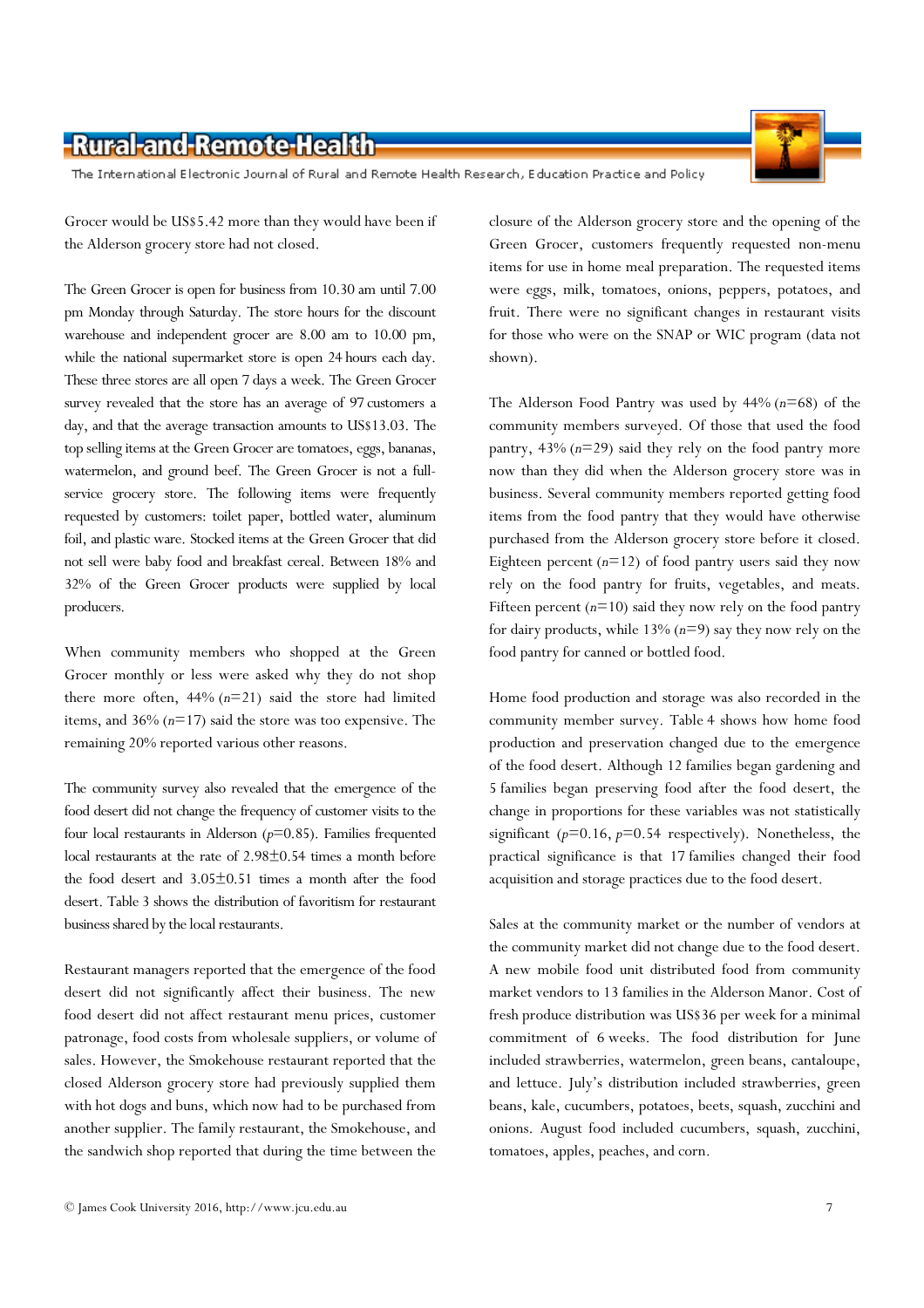

The International Electronic Journal of Rural and Remote Health Research, Education Practice and Policy

| Visits per family | $n\binom{0}{0}$ |
|-------------------|-----------------|
| Never             | 14(9%)          |
| Once or twice     | 35 (23%)        |
| Monthly           | 12(8%)          |
| Twice a month     | 22(14%)         |
| Weekly            | $63(40\%)$      |
| Daily             | 9(6%)           |

#### Table 1: Frequency of Green Grocer shopping

#### Table 2: Food price comparisons

| Food item                   | <b>Green Grocer</b> | <b>National</b> | <b>Discount</b> | Independent   |
|-----------------------------|---------------------|-----------------|-----------------|---------------|
|                             |                     | supermarket     | warehouse       | grocery chain |
|                             |                     | chain store     |                 | store         |
| Eggs (dozen)                | 3.75                | 2.97            | 2.69            | 2.25          |
| Milk (gallon)               | 5.25                | 2.87            | 3.09            | 2.99          |
| Ritz Crackers (13.7 oz)     | 4.49                | 2.50            | 1.79            | 3.99          |
| Corn Flakes (12 oz)         | 3.99                | 2.68            | 2.99            | 3.39          |
| Kraft Ranch Dressing (8 oz) | 2.29                | 1.68            | 0.99            | 2.19          |
| Jif Peanut Butter (16 oz)   | 3.29                | 2.48            | 1.69            | 2.89          |
| Red potatoes (lb)           | 0.75                | 1.09            | 0.94            | 0.99          |
| Watermelon                  | 4.00                | 1.98            | 4.99            | 5.99          |
| Bananas (lb)                | 0.69                | 0.54            | 0.59            | 0.68          |
| Orange                      | 0.40                | 0.74            | 0.31            | 0.33          |
| Apples (lb)                 | 0.99                | 1.47            | 1.49            | 1.49          |
| Green peppers (lb)          | 1.09                | 0.78            | 2.38            | 1.79          |
| Pineapple                   | 4.25                | 2.68            | 2.98            | 2.98          |
| Grapes (lb)                 | 2.19                | 1.98            | 2.69            | 2.98          |
| Tomatoes (lb)               | 1.00                | 0.98            | 1.79            | 1.68          |
| Lettuce (head)              | 1.89                | 0.58            | 1.99            | 1.69          |
| White bread (loaf)          | 2.49                | 1.28            | 2.49            | 1.25          |
| Whole grain bread (loaf)    | 3.59                | 2.68            | 2.69            | 1.49          |
| Cheddar cheese (lb)         | 5.18                | 4.93            | 1.79            | 6.00          |
| Ground beef (lb)            | 3.83                | 3.96            | 3.99            | 4.69          |
| Chicken Breast              | 2.66                | 1.94            | 2.99            | 1.68          |
| Pasta (lb dry)              | 1.49                | 1.00            | 0.89            | 1.49          |
| Coffee (Maxwell House)      | 8.11                | 6.74            | 5.87            | 11.29         |
| Sugar (10 lb)               | 8.38                | 4.98            | 5.73            | 5.89          |
| Flour $(5 \text{ lb})$      | 3.99                | 1.56            | 2.59            | 2.79          |
| Onion (lb)                  | 1.25                | 0.88            | 0.99            | 0.99          |
| <b>Total</b>                | 81.28               | 57.95           | 63.41           | 75.86         |
| Gas/petrol costs            | 0.72                | 5.28            | 5.28            | 5.28          |
| Total with gas/petrol       | 82.00               | 63.23           | 68.69           | 81.14         |

#### Table 3: Alderson residents' favorite restaurant

| Restaurant                 | $n\binom{0}{0}$ |
|----------------------------|-----------------|
| Fast food restaurant       | $18(12\%)$      |
| Family restaurant          | 73 (47%)        |
| Smokehouse bar and grill   | 5(3%)           |
| Sandwich shop              | 45 $(29%)$      |
| Restaurant not in Alderson | 14(9%)          |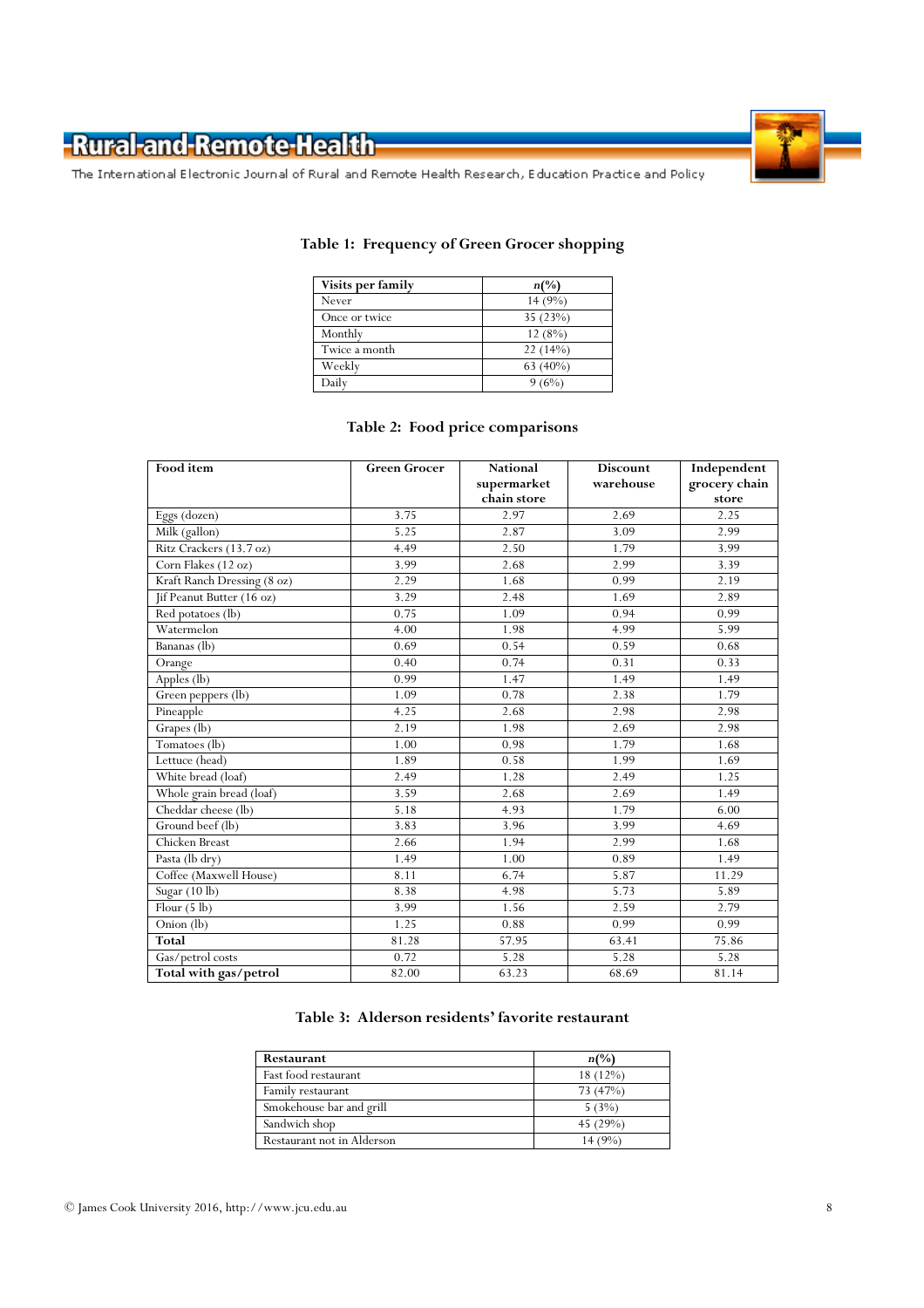

The International Electronic Journal of Rural and Remote Health Research, Education Practice and Policy

| Variable                      | Before $(n(\%))$ | After $(n\%)$ | Change $(n\frac{0}{0})$ |
|-------------------------------|------------------|---------------|-------------------------|
| Raise a vegetable garden      | 58 (37%)         | 70(45%)       | $12 (+21\%)$            |
| Raise livestock for meat      | 14(9%)           | 14(9%)        | $0(0\%)$                |
| Raise livestock for dairy     | $2(1\%)$         | $2(1\%)$      | $0(0\%)$                |
| Store canned or packaged food | 70(45%)          | 70(45%)       | $0(0\%)$                |
| Preserve food items           | 47 $(30\%)$      | 52 $(34%)$    | $5( +11\%)$             |

Table 4: Home food production and storage before and after the food desert

#### Discussion

At a time when many food deserts are being eliminated across the US, new food deserts are emerging due to hundreds of grocery store closures<sup>10</sup>. The irony extends even further in that many people think the solution to the food desert problem is opening grocery stores in the midst of existing food deserts<sup>2</sup>. When the community of Alderson, West Virginia, was faced with an impending food desert, one of its reactions was to open a new grocery store or cooperative (Green Grocer). Data from this study show that 86% of the Alderson community shop at the Green Grocer, but that 77% do a majority of their grocery shopping at a supermarket more than 16 km (11 miles) from home. The Green Grocer sales receipts confirm this, showing the average purchase amount of only US\$13.03, clearly not enough to feed a family. A similar study, conducted in an urban setting, showed that opening a grocery store in a food desert was not a guaranteed success<sup>2</sup>. Community members in this city did not embrace the new grocery store, and it closed its doors after only 18 months of operation. Other related studies show that placement of a grocery store in an urban food desert does not ensure its success or that dietary behaviors improve with better food  $access^{2,3,18-20}$ . Therefore, food access is not the entire answer to the food desert problem.

Many residents in urban and rural areas drive distances further than the nearest grocery store to purchase foods at the best price<sup>2,3,18-21</sup>. The most common barrier to obtaining food in rural areas is  $cost^{18,21}$ . The food price comparison in this study supports this behavior, showing people made significant savings by traveling greater than 17.7 km (11 miles) to

purchase common food items. If the Official USDA Food Plans are used to estimate food  $costs^{22}$  and the calculated  $30\%$ increase in common food costs between the Green Grocer and the national supermarket chain store for this study were assumed to be consistent storewide, a family of four could save US\$44.82 per week or US\$179.28 per month by traveling the further distance to buy food at the large supermarket<sup>22</sup>.

On the other hand, traveling long distances to buy cheaper groceries can have negative effects on health. The prevalence of obesity, cardiovascular disease and mortality rise with increased traveling distance to buy groceries<sup>1-5</sup>. People with poor access to healthy foods may spend less money by traveling long distances to buy food, but their low-cost food purchases are less healthy than comparable higher cost items<sup>8</sup>. Furthermore, when cost is the primary force behind distant food purchases, as seen in rural food deserts, people buy less fresh fruits and vegetables at these distant markets than they would otherwise<sup>6,7,9</sup>. These postulates are somewhat confirmed by the purchases that were made at the local Green Grocer. The four most popular food items bought at the Green Grocer (tomatoes, eggs, bananas, and watermelon) were more expensive than found at the distant supermarket. This means that the Alderson community valued these healthy fresh food items enough to purchase them locally at a higher price, and that unhealthy food items or 'junk food' purchases were not the most popular in the local market.

Another factor affecting healthy dietary behaviors in rural food deserts is marketing. Research shows that low-price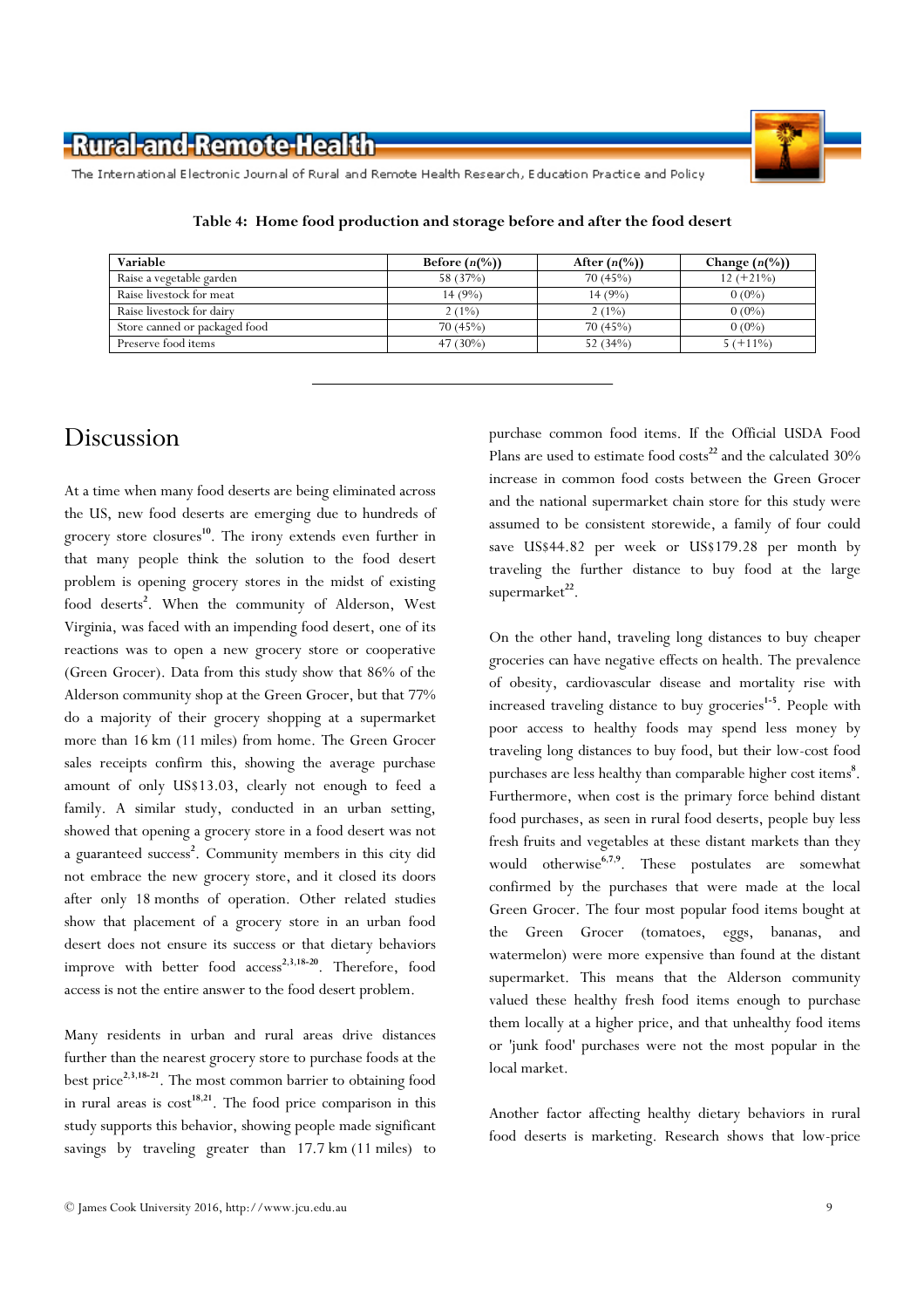

The International Electronic Journal of Rural and Remote Health Research, Education Practice and Policy

supermarkets promote unhealthy food or 'junk food' sales more than healthy food<sup>3</sup>. In this study, fruits and vegetables dominated the view from the main entrance in 71% of the high-price stores and only 14% of the low-price stores. In contrast, 'junk food' dominated the entrance view in 67% of the low-price stores. The low-price stores averaged eight displays to promote healthy foods, while high-price stores averaged 20 displays of healthy foods<sup>3</sup>.

The emergence of the Alderson food desert did not affect patronage to fast food restaurants, but it did cause an interesting change. During the interim between the closing of the Alderson full-service grocery store and the opening of the Green Grocer, community members requested that fast food restaurants sell them fresh fruits, vegetables, and dairy products. Furthermore, many of the food pantry patrons also relied more heavily on the food pantry for fruits, vegetables, meat, and dairy products after the emergence of the food desert. All of this data parallel the Green Grocer sales data: the top-selling items at the Green Grocer were fruits, vegetables, dairy, and meat. Thus, the Green Grocer seems to be meeting some of the food desert needs of Alderson community members, but not the bulk of their needs. A less immediate adaptation to the food desert was the 21% increase in home gardening and 11% increase in food preservation practices.

### Conclusions

The rural Appalachian US town of Alderson, West Virginia, recently became a food desert. This elevated disease risk, because rural Appalachian food deserts have some of the highest cardiovascular disease and mortality rates in the country<sup>4</sup> . Community members organized a food hub to negate or minimize the effects of the food desert on food security. The opening of the Green Grocer played a part in offsetting only some of the effects of the food desert, because community members do not use the Green Grocer as a onestop shop for groceries. The patrons of the Green Grocer seem to use it as a convenience store to purchase fresh fruits, vegetables, and dairy products that families may lack before

their next long-distance trip to a supermarket. Alderson's low-income residents now rely more heavily on food pantry assistance, while a small number of others have turned to gardening and food preservation.

It seems like the answer to the food desert problem in rural Appalachia is similar to that reasoned by a conglomerate of research on existing food deserts in urban areas. The first factor governing food acquisition behavior is food pricing, with the proximity of food access coming in second<sup>2,3,16,17,19,23</sup>. How to overcome these two major barriers in the midst of current economics and marketing in rural America remains to be answered.

# Acknowledgements

This study was supported by the Center for Rural and Community Health at the West Virginia School of Osteopathic Medicine and the West Virginia Clinical and Translational Science Institute. Research reported in this publication was supported, in part, by the National Institute of General Medical Sciences of the United States National Institutes of Health under award number U54GM104942. The content is solely the responsibility of the authors and does not necessarily represent the official views of the National Institutes of Health.

### References

1. United States Department of Agriculture. Food deserts. (Internet). Available: https://apps.ams.usda.gov/fooddeserts/fooddeserts. aspx (Accessed 15 January 2016).

2. Sadler RC, Gilliland JA, Arku G. A food retail-based intervention on food security and consumption. International Journal of Environmental Research and Public Health 2013; 10: 3325-3346. http://dx.doi.org/10.3390/ijerph10083325

3. Ghosh-Dastidar B, Cohen D, Hunter G, Zenk SN, Huang C, Beckman R, et al. Distance to store, food prices, and obesity in urban food deserts. American Journal of Preventive Medicine 2014; 47(5): 587-595. http://dx.doi.org/10.1016/j.amepre.2014.07. 005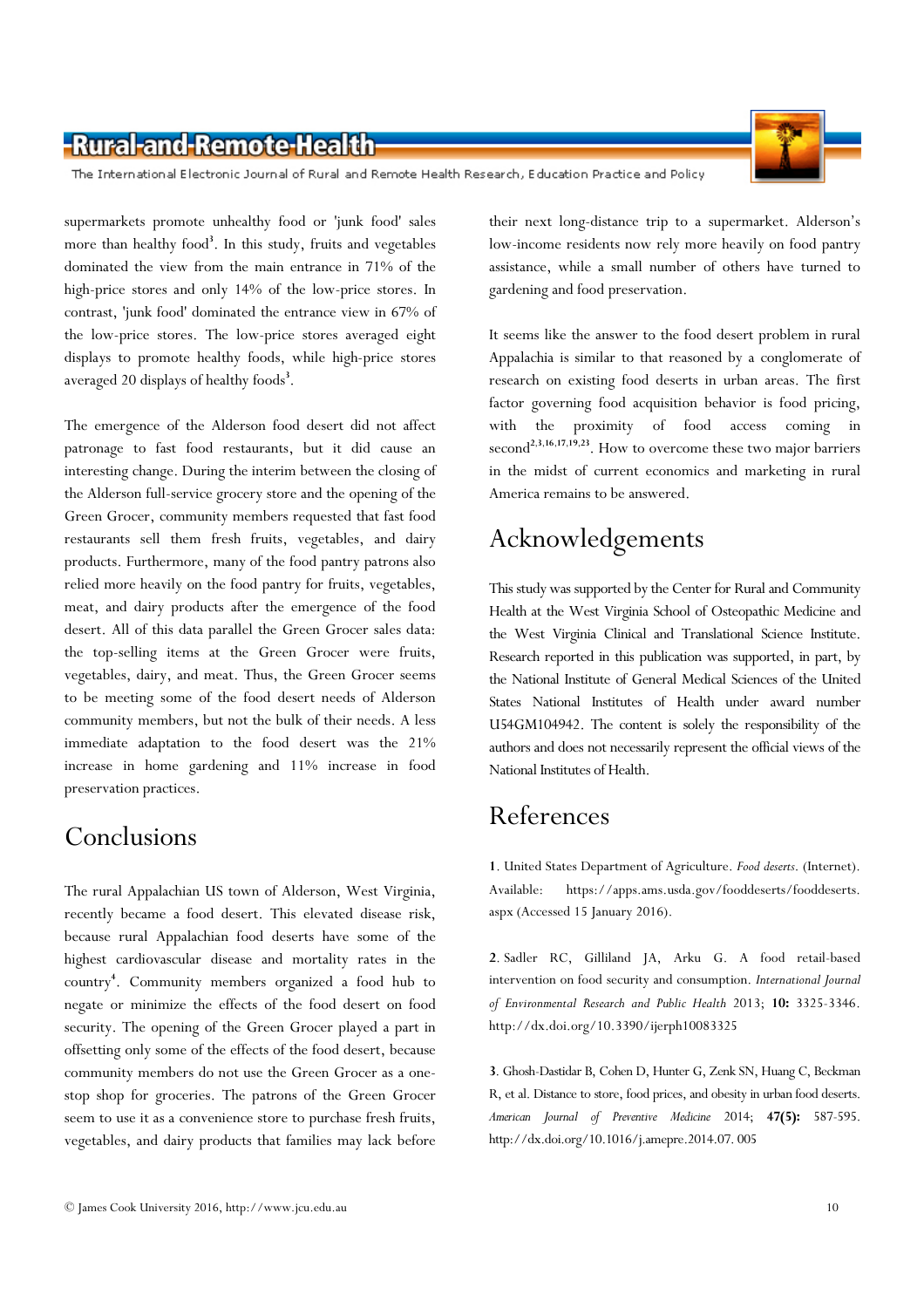The International Electronic Journal of Rural and Remote Health Research, Education Practice and Policy

4. Harden-Fanning F. Adherence to a Mediterranean diet in a rural Appalachian food desert. Rural and Remote Health (Internet) 2012; 13: 2293. Available: www.rrh.org.au (Accessed 15 March 2015).

5. Tolzman C, Rooney B, Duquette D, Rees K. Perceived barriers to accessing adequate nutrition among food insecure households within a food desert. Wisconsin Medical Journal 2014; 113: 139-143.

6. Ver Ploeg M. Food environment, food store access, consumer behavior, and diet. Choices 2010; 25(3): 1-5.

7. Laraia BA, Siega-Riz AM, Kaufman JS, Jones SJ. Proximity of supermarkets is positively associated with diet quality index for pregnancy. Preventive Medicine 2004; 39: 869-875. http://dx.doi. org/10.1016/j.ypmed.2004.03.018

8. Williamson SH. Seven ways to compute the relative value of a U.S. dollar amount, 1774 to present. (Internet) 2016. Available: https://www.measuringworth.com/uscompare/ (Accessed 15 March 2016).

9. Rose D. Food store access and household fruit and vegetable use among participants in the US Food Stamp Program. Public Health Nutrition 2004; 7(8): 1081-1088. http://dx.doi.org/10.1079/ PHN2004648

10. Farfan B. Store Closings Index 2015 of largest US brick-and-mortar retail chains. (Internet) 2016. Available: http://retailindustry. about.com/od/USRetailStoreClosingInfoFAQs/fl/All-2015-Store-Closings-Stores-Closed-by-US-Retail-Industry-Chains\_4.htm (Accessed 15 March 2016).

11. World Heart Federation. Cardiovascular disease risk factors. (Internet) 2016. Available: http://www.world-heart-federation. org/cardiovascular-health/cardiovascular-disease-risk-factors/ (Accessed 20 August 2016).

12. Appalachian Regional Commission. The Appalachian region. (Internet). Available: http://www.arc.gov/appalachian\_region/ TheAppalachianRegion.asp (Accessed 15 March 2016).

13. City-data.com. Alderson, West Virginia (WV) poverty rate data. (Internet). Available: http://www.city-data.com/poverty/ poverty-Alderson-West-Virginia.html (Accessed 15 March 2016).

14. United States Census Bureau. Community facts. (Internet). Available: http://factfinder.census.gov/faces/nav/jsf/pages/ index.xhtml (Accessed 15 March 2016).

15. United States Census Bureau. Income and poverty in the United States: 2014. (Internet) 2016. Available: http://www.census.gov/ library/publications/2015/demo/p60-252.html (Accessed 20 August 2016).

16. United States Department of Agriculture. Designated food desert census tracts. (Internet). Available: https://apps.ams.usda.gov/ fooddeserts/TractBreakdown.pdf (Accessed 15 January 2016).

17. Raosoft. Sample size calculator. (Internet) 2004. Available: http://www.raosoft.com/samplesize.html (Accessed 15 March 2016).

18. Yousefian A, Leighton A, Fox K, Hartley S. Understanding the rural food environment – perspectives of low-income parents. Rural and Remote Health (Internet) 2011; 11: 1631. Available: www.rrh.org.au (Accessed 15 March 2016).

19. Chung C, Myers Jr SL. Do the poor pay more for food? An analysis of grocery store availability and food price disparities. Journal of Consumer Affairs 1999; 33(2): 276-296. http://dx.doi. org/10.1111/j.1745-6606.1999.tb00071.x

20. Dubowitz T, Zenk SN, Ghosh-Dastidar B, Cohen DA, Backman R, Hunter G, et al. Healthy food access for urban food desert residents: examination of the food environment, food purchasing and practices, diet and BMI. Public Health Nutrition 2015; 18(12): 2220-2230. http://dx.doi.org/10.1017/S1368980014002742

21. Haynes-Maslow L, Parsons SE, Wheeler SB, Leone LA. A qualitative study of perceived barriers to fruit and vegetable consumption among low-income populations, North Carolina, 2011. Preventing Chronic Disease (Internet) 2013; 10: 120206. Available: http://dx.doi.org/10.5888/pcd10.120206 (Accessed 15 March 2016). http://dx.doi.org/10.5888/ pcd10.120206